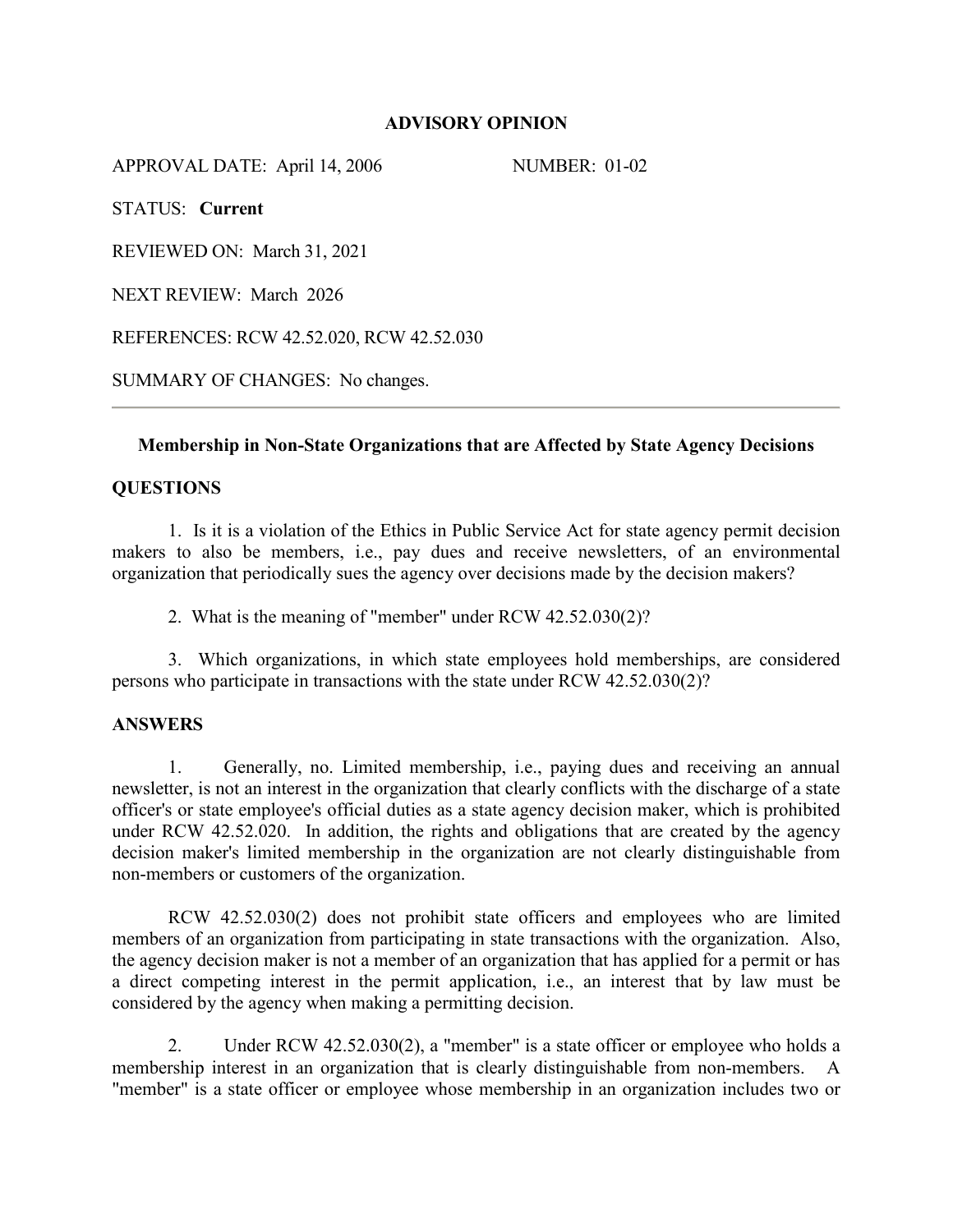more of the following characteristics:

(a) the ongoing assessment of periodic dues, the payment of which, is required for membership or the receipt of a periodic newsletter;

(b) voting or board member selection rights in the organization or meaningful input into business decisions;

(c) attendance, not in an official state capacity, at periodic meetings;

(d) participation in the profit sharing of the organization or the receipt of benefits that is distinguishable from non-members;

(e) shared responsibility for the maintenance or legal obligations of the organization; or

(f) solicitation, fundraising, or grant writing on behalf of the organization.

3. Organizations that apply for a permit or who hold an existing and competing right which must be considered by the agency when making a permit decision and are considered persons who participate in the "transaction with the state" under RCW 42.52.030(2). This group does not necessarily include organizations that may have legal standing to later contest agency permit decisions in court.

# **ANALYSIS**

The Department of Ecology ("DOE") has several officers or employees who are involved in various agency permit decisions and also hold memberships in outside organizations. Many of the DOE employees are either members of groups that lobby or challenge DOE actions or attend fund-raisers sponsored by those organizations.

For most of the DOE employees, membership in an organization consists of paying dues and receiving a newsletter. A few of the DOE employees involved in the environmental or community organizations are active on the board of directors for the organizations. Some DOE employees, however, are members of an irrigation district, which involves more active participation in the business of the organization and ownership of "shares" in a common water right.

In its request for advice, DOE provided several "real life scenarios" under which outside organizations, of which the DOE decision-makers are members, periodically sue the agency over permitting and rule making decisions made by the DOE employees or through the DOE employees advice.

The Ethics in Public Service Act ("Ethics Act") prohibits state employees from having an interest, or engaging in a professional activity, that is in conflict with the proper discharge of his or her official duty. RCW 42.52.020, provides that:

No state officer or state employee may have an interest, financial or otherwise, direct or indirect, or engage in a business or transaction or professional activity, or incur an obligation of any nature, that is in conflict with the proper discharge of the state officer's or state employee's official duties.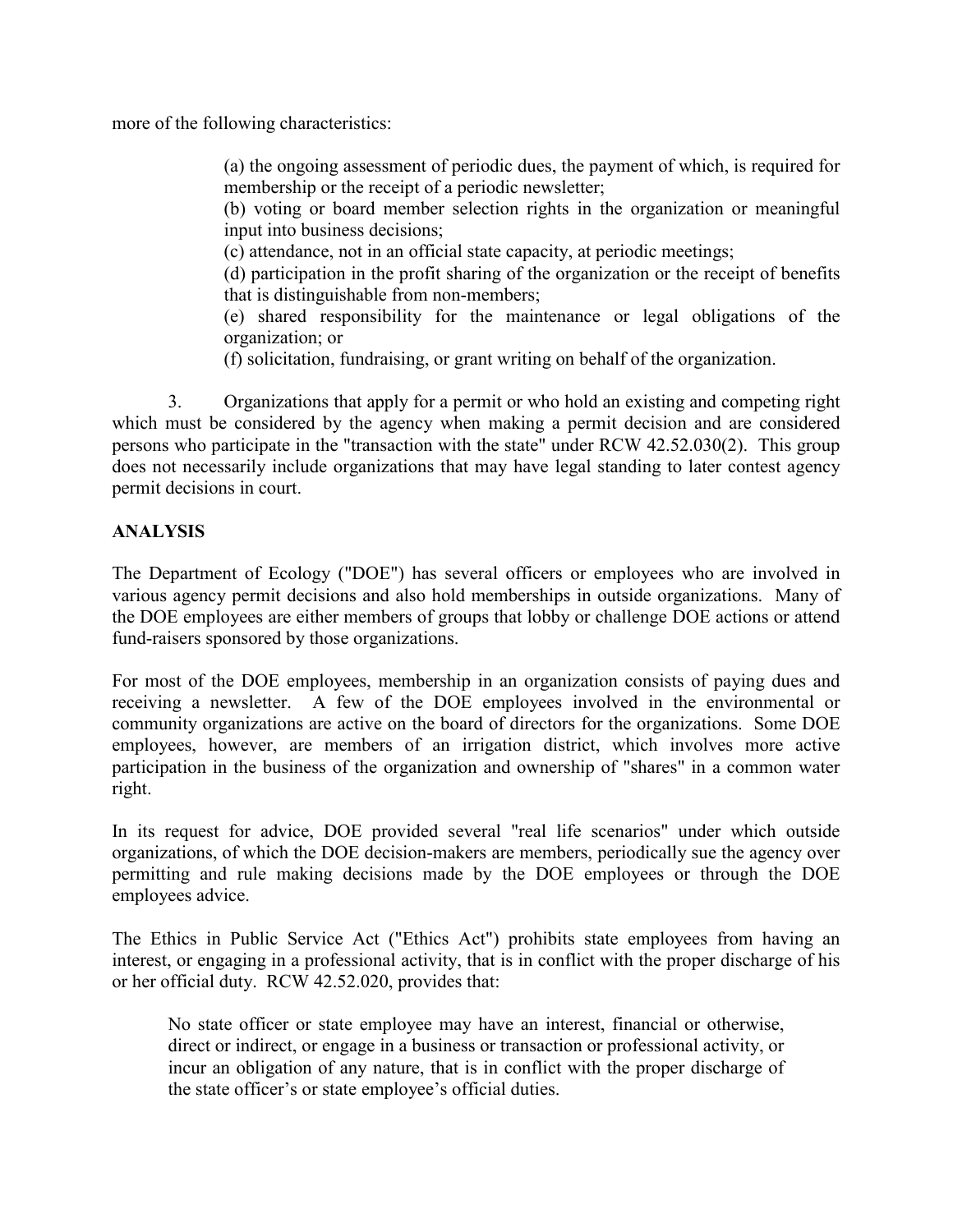The Ethics Act also prohibits state officers and employees from participating in transactions between the state and an outside organization of which the state officer or employee is a member. RCW 42.52.030(2) provides in relevant part:

No state officer or state employee may participate in a transaction involving the state in his or her official capacity with a person of which the officer or employee is an officer, agent, employee, or member, … (emphasis added)

The Ethics Act provides a definition of "transaction involving the state." RCW 42.52.010(21)(a) provides that a:

"Transaction involving the state" means a proceeding, application, submission, request for a ruling or other determination, contract, claim, case, or other similar matter that the state officer, state employee, or former state officer or state employee in question believes, or has reason to believe:

- (i) Is, or will be, the subject of state action; or
- (ii) Is one to which the state is or will be a party; or
- (iii) Is one in which the state has a direct and substantial proprietary interest.

(b) "Transaction involving the state" does not include the following: Preparation, consideration, or enactment of legislation, including appropriation of moneys in a budget, or the performance of legislative duties by an officer or employee; or a claim, case, lawsuit, or similar matter if the officer or employee did not participate in the underlying transaction involving the state that is the basis for the claim, case, or lawsuit.

In EEB Advisory Opinion 97-06, the Board found that an application for a water rights permit was a "transaction involving the state." In this opinion the Board also found that the permit process was a "single transaction that begins with the application and ends when the permit is finally granted or denied."

In EEB Advisory Opinion 00-14, the Board advised that membership on the board of an organization is an interest in the organization that conflicts with the discharge of a state officer's or state employee's official duties as a state agency decision maker regarding the organization or its direct competitors. Accordingly, the Board found that RCW 42.52.020 prohibited a state employee from participating in state agency decisions that affect organizations in which they hold board membership. In the DOE scenarios, however, the state employees are not board members in the environmental or community organizations. Accordingly, the first question before the Board is the meaning of "member" in RCW 42.52.030(2). This is an issue of first impression to the Board.

In establishing positions which clearly conflict with official duties, RCW 42.52.030(2) includes officer, agent, and employee. These positions normally involve an established financial interest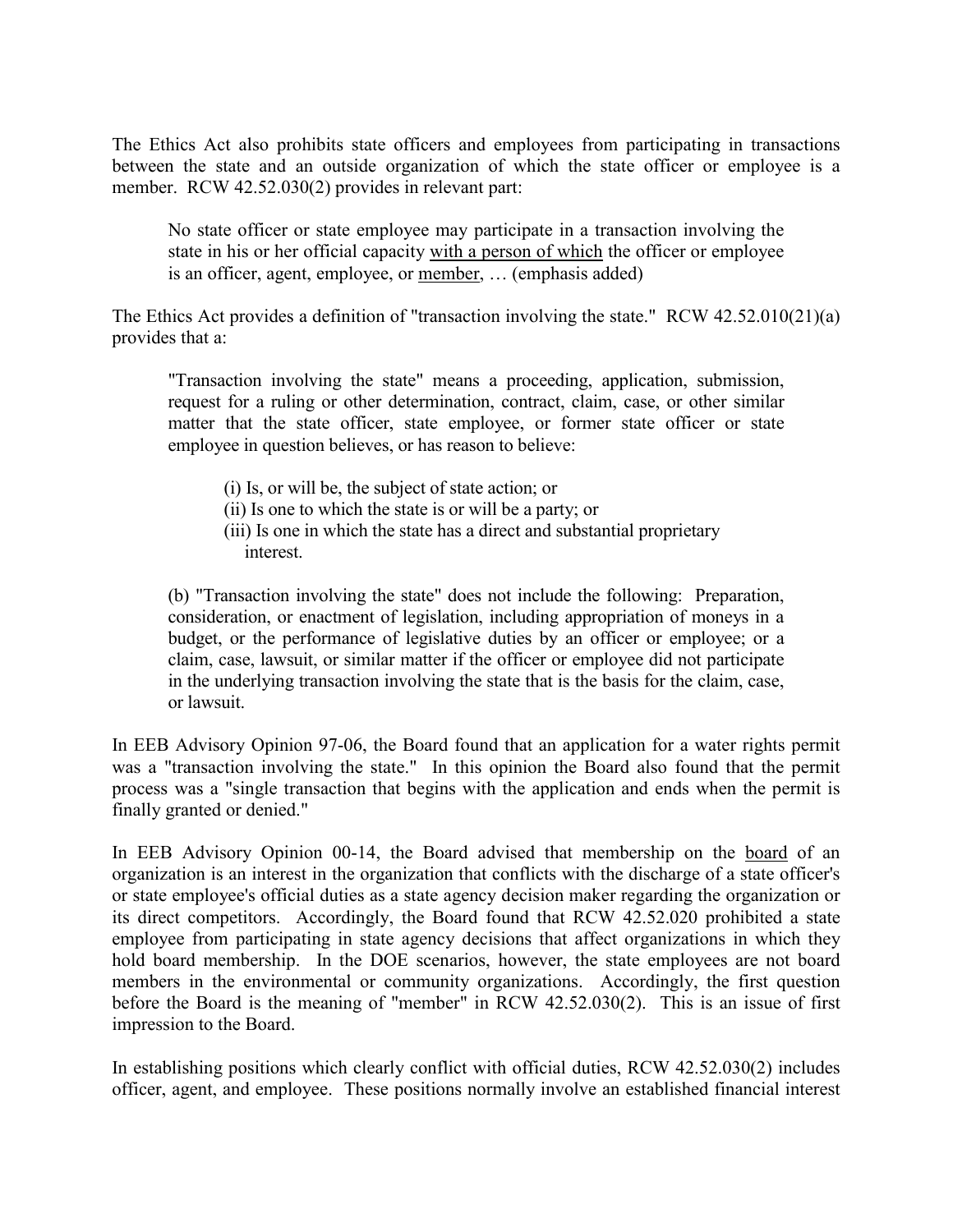in an organization, either through the receipt of a salary or the payment for services that is clearly distinguishable from the general public.

Similarly, some forms of membership in an organization involve a financial or beneficial stake in the ongoing interests of the organization that are distinguishable from other less involved memberships. For example, a member of a condominium development must own property in the building, or complex, and must pay or share in the maintenance of the building or complex. In addition, condominium members are collectively responsible for legal obligations of the organization. Accordingly, a state employee who is a member of the condominium development will have an interest in the organization that is clearly distinguishable from non-members.

Conversely, some "memberships" do not involve a financial interest in the organization that is distinguishable for the general public. For example, a contribution of \$50.00 entitles a contributor to "membership" in a local non-profit public television station. Other than receiving a monthly newsletter, however, the "membership" does not entitle a contributor to vote on or make decisions that effect the operation of the television station in the same manner as an officer, agent, or employee of the station. In addition, a "member" of the television station is not responsible for the station's contracts or financial obligations.

The Board believes that "member", as used in RCW 42.52.030(2), should be narrowly interpreted to include only those memberships that create a distinguishable beneficial or financial interest in the organization. Characteristics of such memberships include:

(1) the ongoing assessment of periodic dues, the payment of which, is required for membership or the receipt of a periodic newsletter;

(2) voting or board member selection rights in the organization or meaningful input into business decisions;

(3) attendance, not in an official state capacity, at periodic meetings;

(4) participation in the profit sharing of the organization or the receipt of benefits that is distinguishable from non-members;

- (5) shared responsibility for the maintenance or legal obligations of the organization; or
- (6) engaging in solicitation, fundraising, or grant writing on behalf of the organization.

Accordingly, if a state employee's membership in an organization includes two or more of the characteristics noted above, they are members of the organization for the purposes of RCW 42.52.030(2). Based on this finding, DOE employees may not participate in a permit application requested by an organization in which they hold a membership, as defined above, while DOE is investigating or considering the application. In the first three examples, however, the DOE employees are not members of an organization that has applied for the permit in question.

Under RCW 90.03.290, DOE is required to investigate, as part of its water permit decisions, the amount of water available for use, including potential public uses, and any conflicts with existing water rights. At issue is whether an organization that may contest a DOE decision during the agency review process is considered a person involved in the transaction with the state.

As noted above, DOE is required to investigate and consider existing water rights during the